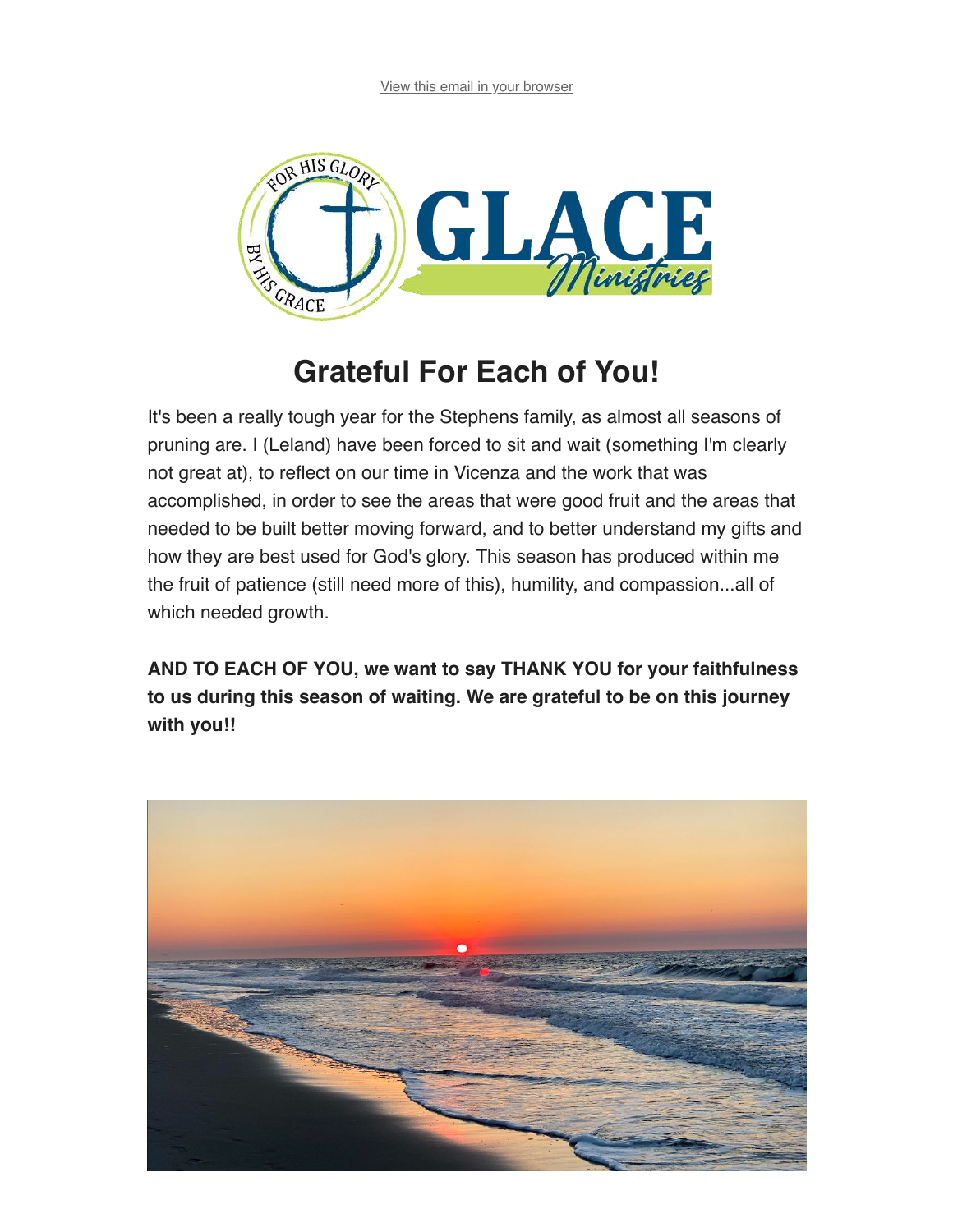## **Sensing A Turning of the Page...**

With all of the above still very much our current reality, we as a family have began to sense a turning of the page in our story. Since arriving here in San Antonio, we have not felt "released" to engage in any way but over the past couple of weeks we have had several potential opportunities laid before us that we have begun praying about and have felt led to investigate further. Our goal as a family at this point is to lean into the patient trust that God has so generously been teaching us about and not rush any decisions.

We would like to invite you into praying with us over the decisions ahead. We trust in God's guidance and provision and we are thankful for your prayers!



## **Family/Ministry Update**

We've recently celebrated Kyleigh's 17th birthday, Ashleigh's 20th birthday, and Jen and I's 21st anniversary.

Within the next couple of weeks we'll be wrapping up our online discipleship groups. The groups have went very well (we even have had two different couples able to join together with their spouse that was deployed which was a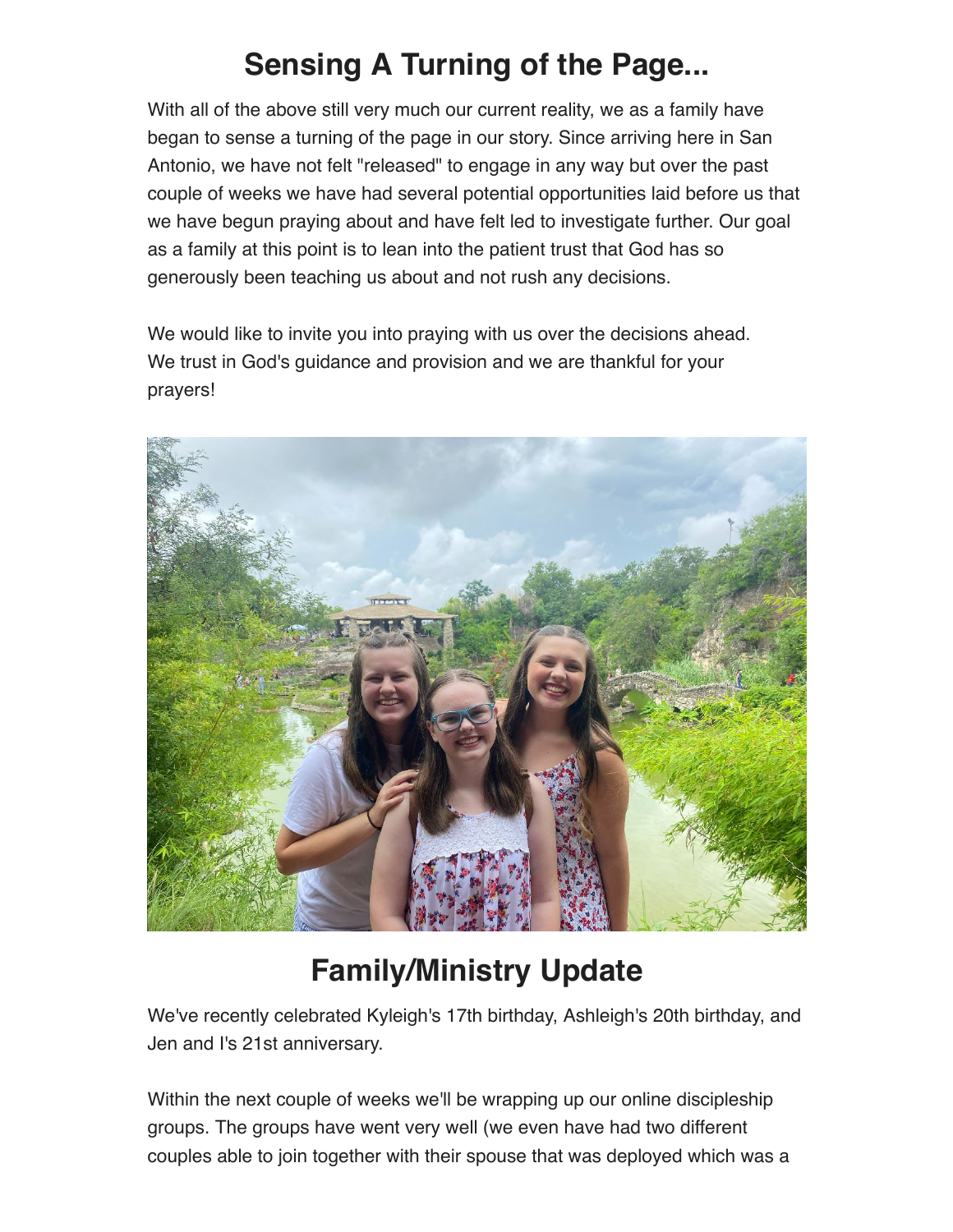really special treat)! And we are still discerning whether we will continue them in the fall. To help discern, we will be soliciting feedback on whether this was good for a "needed season" or if this is something that is fruitful as a continuous ministry. We would treasure your prayers over this decision.

I (Leland) was invited to give a sermonette for the 'Good Friday' service on Randolph Air Force Base. I've really enjoyed getting to know the chaplains and being a small part of their ministry.

Jen and the girls have been heavily engaged with the Christian Youth Theater here...Kyleigh and Nataleigh finished Little Mermaid and are now preparing for the next show called Newsies this coming June and Jen has volunteered to be the lead costume design coordinator for the play!

Ashleigh will be home from college next week and we are looking forward to spending time with her this summer.



## **Summer Plans So far...**

The family will be in Georgia to celebrate Leland's niece graduating from college, May 9-12